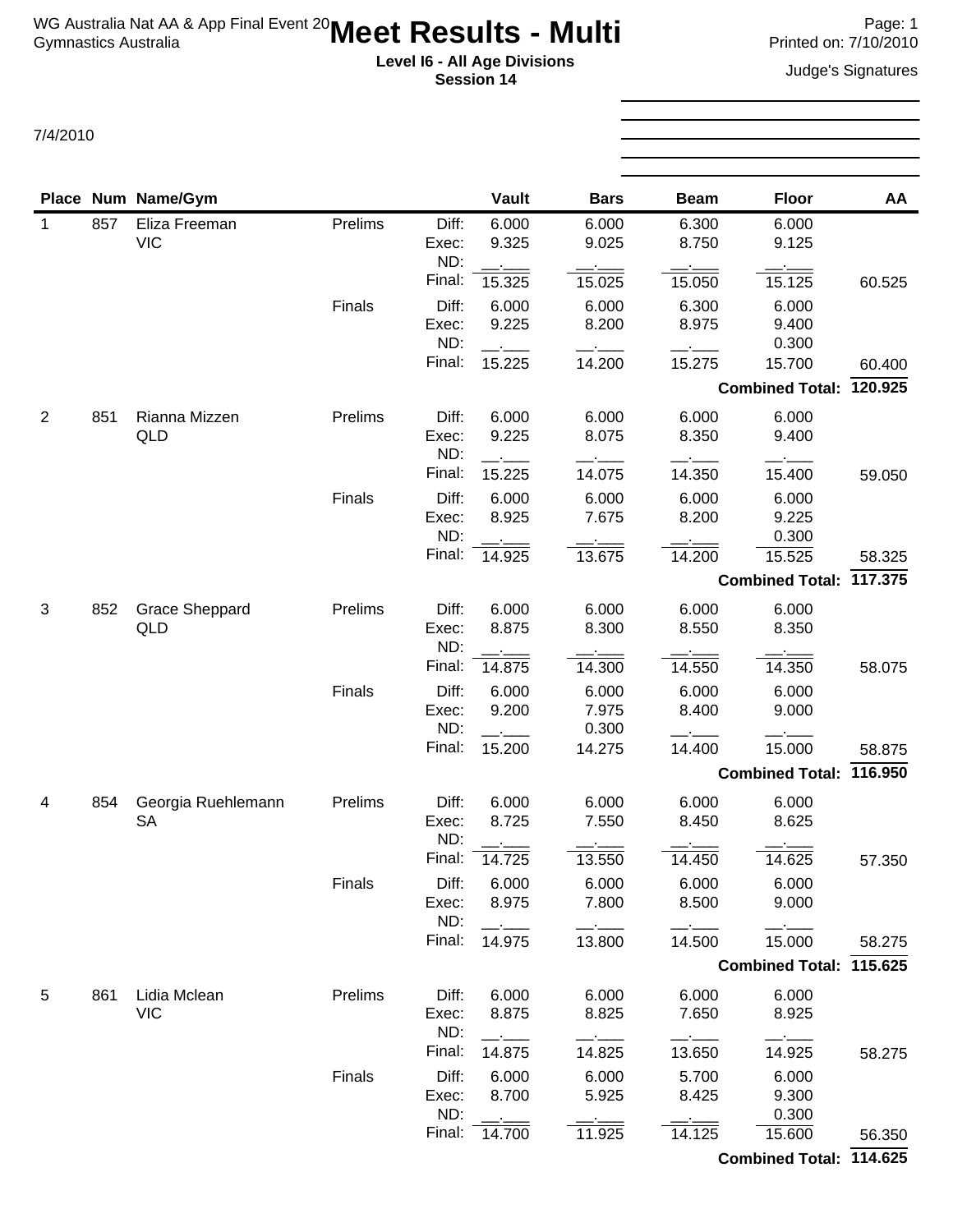|                |     | Place Num Name/Gym        |         |                       | <b>Vault</b>   | <b>Bars</b>    | <b>Beam</b>       | <b>Floor</b>               | AA     |
|----------------|-----|---------------------------|---------|-----------------------|----------------|----------------|-------------------|----------------------------|--------|
| 6              | 846 | Erin Modaro<br><b>NSW</b> | Prelims | Diff:<br>Exec:<br>ND: | 6.000<br>9.100 | 6.000<br>8.000 | 6.000<br>8.250    | 6.000<br>8.000             |        |
|                |     |                           |         | Final:                | 15.100         | 14.000         | 14.250            | 14.000                     | 57.350 |
|                |     |                           | Finals  | Diff:<br>Exec:<br>ND: | 6.000<br>8.825 | 6.000<br>6.975 | 6.000<br>8.175    | 6.000<br>8.575<br>$-0.100$ |        |
|                |     |                           |         | Final:                | 14.825         | 12.975         | 14.175            | 14.475                     | 56.450 |
|                |     |                           |         |                       |                |                |                   | Combined Total: 113.800    |        |
| $\overline{7}$ | 844 | <b>Holly Lambert</b>      | Prelims | Diff:                 | 6.000          | 6.000          | 6.000             | 6.000                      |        |
|                |     | <b>NSW</b>                |         | Exec:<br>ND:          | 8.575          | 7.675          | 7.775             | 8.550                      |        |
|                |     |                           |         | Final:                | 14.575         | 13.675         | 13.775            | 14.550                     | 56.575 |
|                |     |                           | Finals  | Diff:<br>Exec:<br>ND: | 6.000<br>8.850 | 6.000<br>7.400 | 6.000<br>8.100    | 6.000<br>8.650             |        |
|                |     |                           |         | Final:                | 14.850         | 13.400         | 14.100            | 14.650                     | 57.000 |
|                |     |                           |         |                       |                |                |                   | Combined Total: 113.575    |        |
| 8              | 862 | <b>Scarlett Vizec</b>     | Prelims | Diff:                 | 6.000          | 6.000          | 5.700             | 6.000                      |        |
|                |     | <b>VIC</b>                |         | Exec:<br>ND:          | 9.575          | 6.750          | 7.425             | 8.700                      |        |
|                |     |                           |         | Final:                | 15.575         | 12.750         | 13.125            | 14.700                     | 56.150 |
|                |     |                           | Finals  | Diff:<br>Exec:        | 6.000<br>9.225 | 6.000<br>6.675 | 5.700<br>7.525    | 6.000<br>8.400             |        |
|                |     |                           |         | ND:<br>Final:         | 15.225         | 12.675         | $-0.100$          | 14.400                     |        |
|                |     |                           |         |                       |                |                | 13.125            | Combined Total: 111.575    | 55.425 |
| 9              | 853 | <b>Demitria Andrellos</b> | Prelims | Diff:                 | 6.000          | 6.000          | 6.000             | 5.400                      |        |
|                |     | <b>SA</b>                 |         | Exec:<br>ND:          | 8.150          | 8.300          | 8.000             | 6.725                      |        |
|                |     |                           |         | Final:                | 14.150         | 14.300         | 14.000            | 12.125                     | 54.575 |
|                |     |                           | Finals  | Diff:<br>Exec:        | 6.000<br>8.225 | 6.000<br>7.300 | 6.000<br>8.775    | 6.000<br>7.850             |        |
|                |     |                           |         | ND:<br>Final:         | 14.225         | 13.300         | 14.775            | 0.300<br>14.150            | 56.450 |
|                |     |                           |         |                       |                |                |                   | Combined Total: 111.025    |        |
| 10             | 859 | Dania Juricskay           | Prelims | Diff:                 | 6.000          | 5.400          | 6.000             | 5.400                      |        |
|                |     | <b>VIC</b>                |         | Exec:<br>ND:          | 9.075          | 8.300          | 7.125             | 8.550                      |        |
|                |     |                           |         | Final:                | 15.075         | 13.700         | 13.125            | 13.950                     | 55.850 |
|                |     |                           | Finals  | Diff:                 | 6.000          | 5.400          | 6.000             | 6.000                      |        |
|                |     |                           |         | Exec:<br>ND:          | 8.750          | 7.650          | 7.250<br>$-0.100$ | 8.125                      |        |
|                |     |                           |         | Final:                | 14.750         | 13.050         | 13.150            | 14.125                     | 55.075 |
|                |     |                           |         |                       |                |                |                   | Combined Total: 110.925    |        |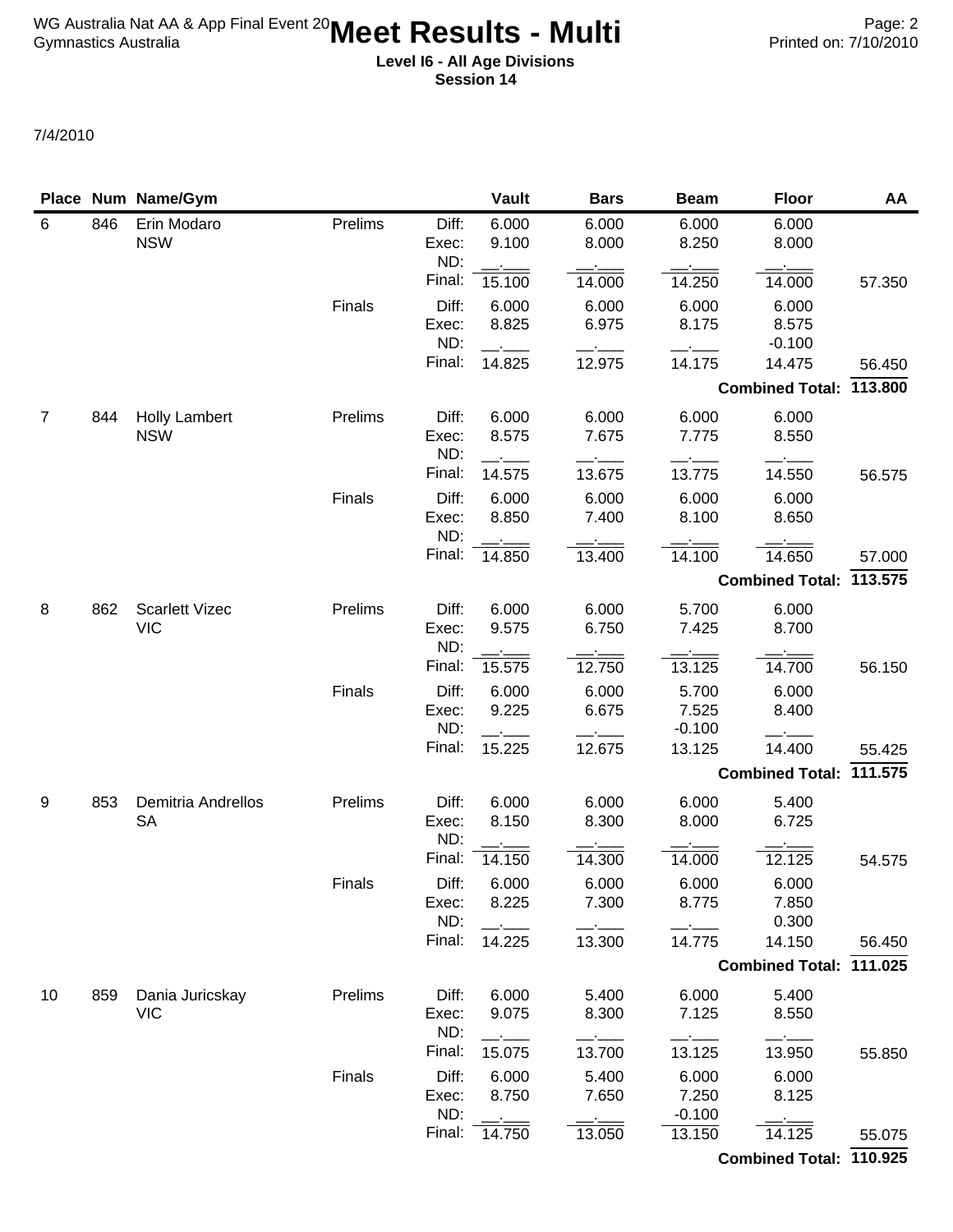|    |     | Place Num Name/Gym                  |         |                       | <b>Vault</b>    | <b>Bars</b>     | <b>Beam</b>        | <b>Floor</b>            | AA      |
|----|-----|-------------------------------------|---------|-----------------------|-----------------|-----------------|--------------------|-------------------------|---------|
| 11 | 858 | <b>Emily Haskayne</b><br><b>VIC</b> | Prelims | Diff:<br>Exec:<br>ND: | 6.000<br>8.650  | 6.000<br>7.000  | 5.700<br>7.200     | 5.400<br>8.100<br>0.300 |         |
|    |     |                                     |         | Final:                | 14.650          | 13.000          | 12.900             | 13.800                  | 54.350  |
|    |     |                                     | Finals  | Diff:<br>Exec:<br>ND: | 6.000<br>8.550  | 6.000<br>6.925  | 6.000<br>8.175     | 6.000<br>7.950<br>0.300 |         |
|    |     |                                     |         | Final:                | 14.550          | 12.925          | 14.175             | 14.250                  | 55.900  |
|    |     |                                     |         |                       |                 |                 |                    | Combined Total: 110.250 |         |
| 12 | 856 | Karla Danelutti                     | Prelims | Diff:                 | 6.000           | 6.000           | 6.000              | 5.400                   |         |
|    |     | <b>VIC</b>                          |         | Exec:                 | 9.225           | 7.975           | 7.125              | 7.050                   |         |
|    |     |                                     |         | ND:<br>Final:         |                 |                 |                    | $-0.300$                |         |
|    |     |                                     |         | Diff:                 | 15.225<br>6.000 | 13.975<br>6.000 | 13.125<br>6.000    | 12.150<br>6.000         | 54.475  |
|    |     |                                     | Finals  | Exec:                 | 9.125           | 7.600           | 6.925              | 7.875                   |         |
|    |     |                                     |         | ND:                   |                 |                 | $-0.100$           | 0.300                   |         |
|    |     |                                     |         | Final:                | 15.125          | 13.600          | 12.825             | 14.175                  | 55.725  |
|    |     |                                     |         |                       |                 |                 |                    | Combined Total: 110.200 |         |
| 13 | 850 | Tuuli Kallinen                      | Prelims | Diff:                 | 6.000           | 5.400           | 6.000              | 6.000                   |         |
|    |     | QLD                                 |         | Exec:<br>ND:          | 8.575           | 7.800           | 7.350              | 7.775                   |         |
|    |     |                                     |         | Final:                | 14.575          | 13.200          | 13.350             | 13.775                  | 54.900  |
|    |     |                                     | Finals  | Diff:                 | 6.000           | 6.000           | 6.000              | 6.000                   |         |
|    |     |                                     |         | Exec:<br>ND:          | 8.375           | 6.200           | 7.900              | 8.550                   |         |
|    |     |                                     |         | Final:                | 14.375          | 12.200          | 13.900             | 14.550                  | 55.025  |
|    |     |                                     |         |                       |                 |                 |                    | <b>Combined Total:</b>  | 109.925 |
| 14 | 864 | <b>Keeley Austin</b><br><b>WA</b>   | Prelims | Diff:<br>Exec:<br>ND: | 6.000<br>8.350  | 6.000<br>6.925  | 6.000<br>7.925     | 6.000<br>7.900          |         |
|    |     |                                     |         | Final:                | 14.350          | 12.925          | 13.925             | 13.900                  | 55.100  |
|    |     |                                     | Finals  | Diff:                 | 6.000           | 6.000           | 6.000              | 6.000                   |         |
|    |     |                                     |         | Exec:<br>ND:          | 8.350           | 6.275           | 7.150              | 7.700<br>0.300          |         |
|    |     |                                     |         | Final:                | 14.350          | 12.275          | 13.150             | 14.000                  | 53.775  |
|    |     |                                     |         |                       |                 |                 |                    | <b>Combined Total:</b>  | 108.875 |
| 15 | 868 | Li-Anne Ng                          | Prelims | Diff:                 | 6.000           | 6.000           | 6.000              | 5.400                   |         |
|    |     | WA                                  |         | Exec:<br>ND:          | 8.800           | 8.150           | 7.475              | 8.275                   |         |
|    |     |                                     |         | Final:                | 14.800          | 14.150          | 13.475             | 13.675                  | 56.100  |
|    |     |                                     | Finals  | Diff:                 | 6.000           | 6.000           | 5.400              | 5.400                   |         |
|    |     |                                     |         | Exec:                 | 8.450           | 6.550           | 6.375              | 8.175                   |         |
|    |     |                                     |         | ND:<br>Final:         | 14.450          | 12.550          | $-0.100$<br>11.675 | 13.575                  | 52.250  |
|    |     |                                     |         |                       |                 |                 |                    | Combined Total: 108.350 |         |
|    |     |                                     |         |                       |                 |                 |                    |                         |         |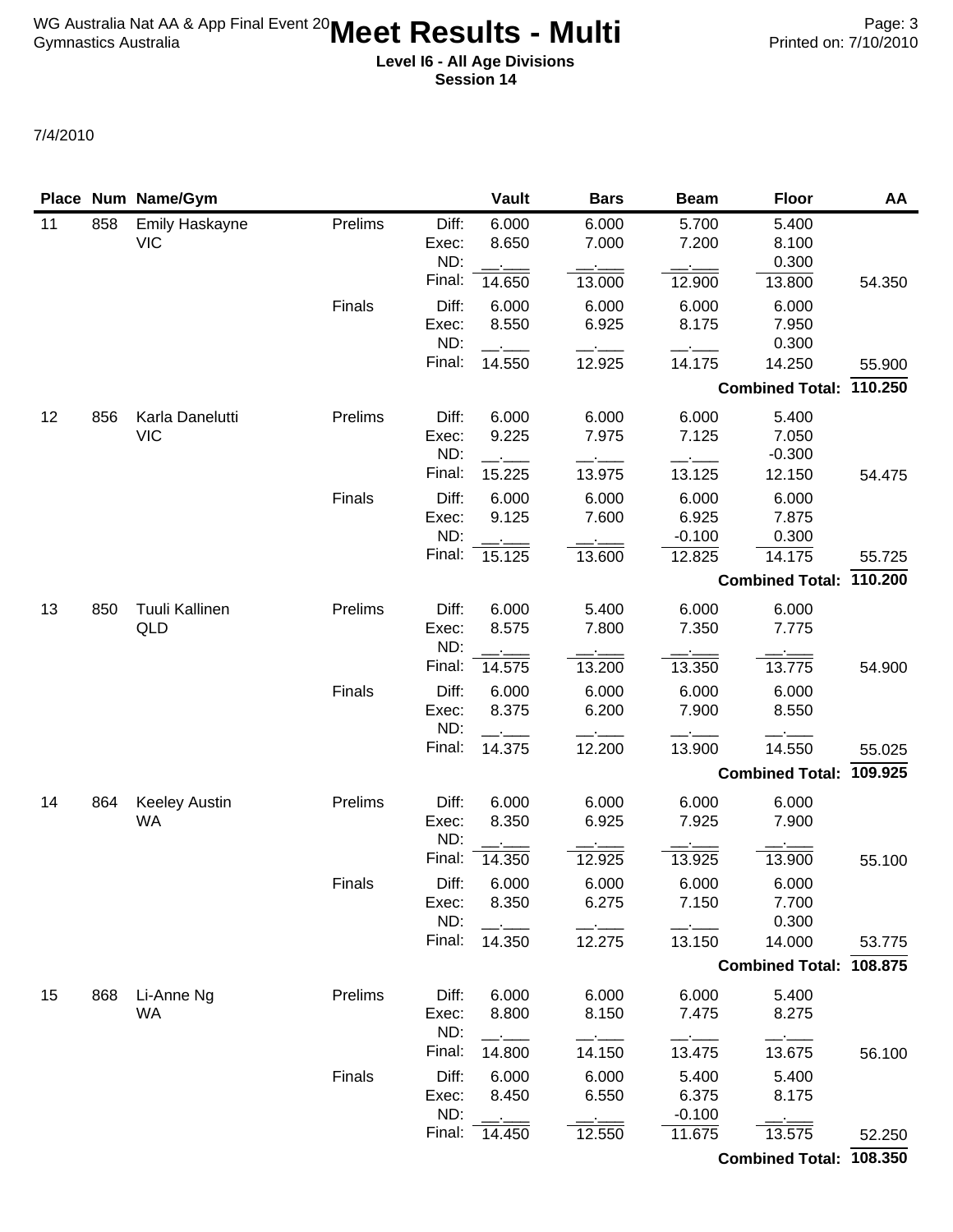|    |     | Place Num Name/Gym               |         |                       | <b>Vault</b>   | <b>Bars</b>    | <b>Beam</b>        | <b>Floor</b>            | AA     |
|----|-----|----------------------------------|---------|-----------------------|----------------|----------------|--------------------|-------------------------|--------|
| 16 | 848 | Kristen Venianakis<br><b>NSW</b> | Prelims | Diff:<br>Exec:<br>ND: | 6.000<br>8.650 | 6.000<br>6.925 | 6.000<br>6.875     | 6.000<br>7.725<br>0.300 |        |
|    |     |                                  |         | Final:                | 14.650         | 12.925         | 12.875             | 14.025                  | 54.475 |
|    |     |                                  | Finals  | Diff:<br>Exec:<br>ND: | 6.000<br>8.725 | 6.000<br>6.250 | 6.000<br>7.150     | 5.400<br>7.275<br>0.300 |        |
|    |     |                                  |         | Final:                | 14.725         | 12.250         | 13.150             | 12.975                  | 53.100 |
|    |     |                                  |         |                       |                |                |                    | Combined Total: 107.575 |        |
| 17 | 866 | Madeleine Clark-Carlile          | Prelims | Diff:                 | 6.000          | 6.000          | 5.700              | 5.400                   |        |
|    |     | <b>WA</b>                        |         | Exec:<br>ND:          | 8.700          | 7.425          | 6.050              | 6.850                   |        |
|    |     |                                  |         | Final:                | 14.700         | 13.425         | 11.750             | 12.250                  | 52.125 |
|    |     |                                  | Finals  | Diff:<br>Exec:<br>ND: | 6.000<br>8.625 | 6.000<br>8.050 | 5.700<br>7.050     | 6.000<br>7.525          |        |
|    |     |                                  |         | Final:                | 14.625         | 14.050         | 12.750             | 13.525                  | 54.950 |
|    |     |                                  |         |                       |                |                |                    | Combined Total: 107.075 |        |
| 18 | 855 | <b>Tegan Cox</b>                 | Prelims | Diff:                 | 6.000          | 4.200          | 6.000              | 5.700                   |        |
|    |     | <b>VIC</b>                       |         | Exec:<br>ND:          | 9.125          | 7.900          | 6.275              | 8.225                   |        |
|    |     |                                  |         | Final:                | 15.125         | 12.100         | 12.275             | 13.925                  | 53.425 |
|    |     |                                  | Finals  | Diff:                 | 6.000          | 4.800          | 5.700              | 5.700                   |        |
|    |     |                                  |         | Exec:<br>ND:          | 8.875          | 6.700          | 7.650              | 7.800                   |        |
|    |     |                                  |         | Final:                | 14.875         | 11.500         | $-0.100$<br>13.250 | 0.300<br>13.800         | 53.425 |
|    |     |                                  |         |                       |                |                |                    | Combined Total: 106.850 |        |
| 19 | 842 | Kayleigh Falconer                | Prelims | Diff:                 | 6.000          | 4.800          | 5.400              | 6.000                   |        |
|    |     | <b>NSW</b>                       |         | Exec:<br>ND:          | 8.225          | 7.325          | 6.000              | 8.275                   |        |
|    |     |                                  |         | Final:                | 14.225         | 12.125         | 11.400             | 14.275                  | 52.025 |
|    |     |                                  | Finals  | Diff:                 | 6.000          | 4.800          | 6.000              | 6.000                   |        |
|    |     |                                  |         | Exec:                 | 8.350          | 6.650          | 7.450              | 8.200                   |        |
|    |     |                                  |         | ND:<br>Final:         | 14.350         | 11.450         | 13.450             | 0.300<br>14.500         | 53.750 |
|    |     |                                  |         |                       |                |                |                    | Combined Total: 105.775 |        |
| 20 | 867 | Abigail D'Sylva                  | Prelims | Diff:                 | 6.000          | 6.000          | 6.000              | 5.100                   |        |
|    |     | <b>WA</b>                        |         | Exec:<br>ND:          | 8.975          | 7.475          | 7.450              | 6.675                   |        |
|    |     |                                  |         | Final:                | 14.975         | 13.475         | 13.450             | 11.775                  | 53.675 |
|    |     |                                  | Finals  | Diff:                 | 6.000          | 6.000          | 5.700              | 5.100                   |        |
|    |     |                                  |         | Exec:<br>ND:          | 8.700          | 7.025          | 6.925<br>$-0.100$  | 6.075                   |        |
|    |     |                                  |         | Final:                | 14.700         | 13.025         | 12.525             | 11.175                  | 51.425 |
|    |     |                                  |         |                       |                |                |                    | Combined Total: 105.100 |        |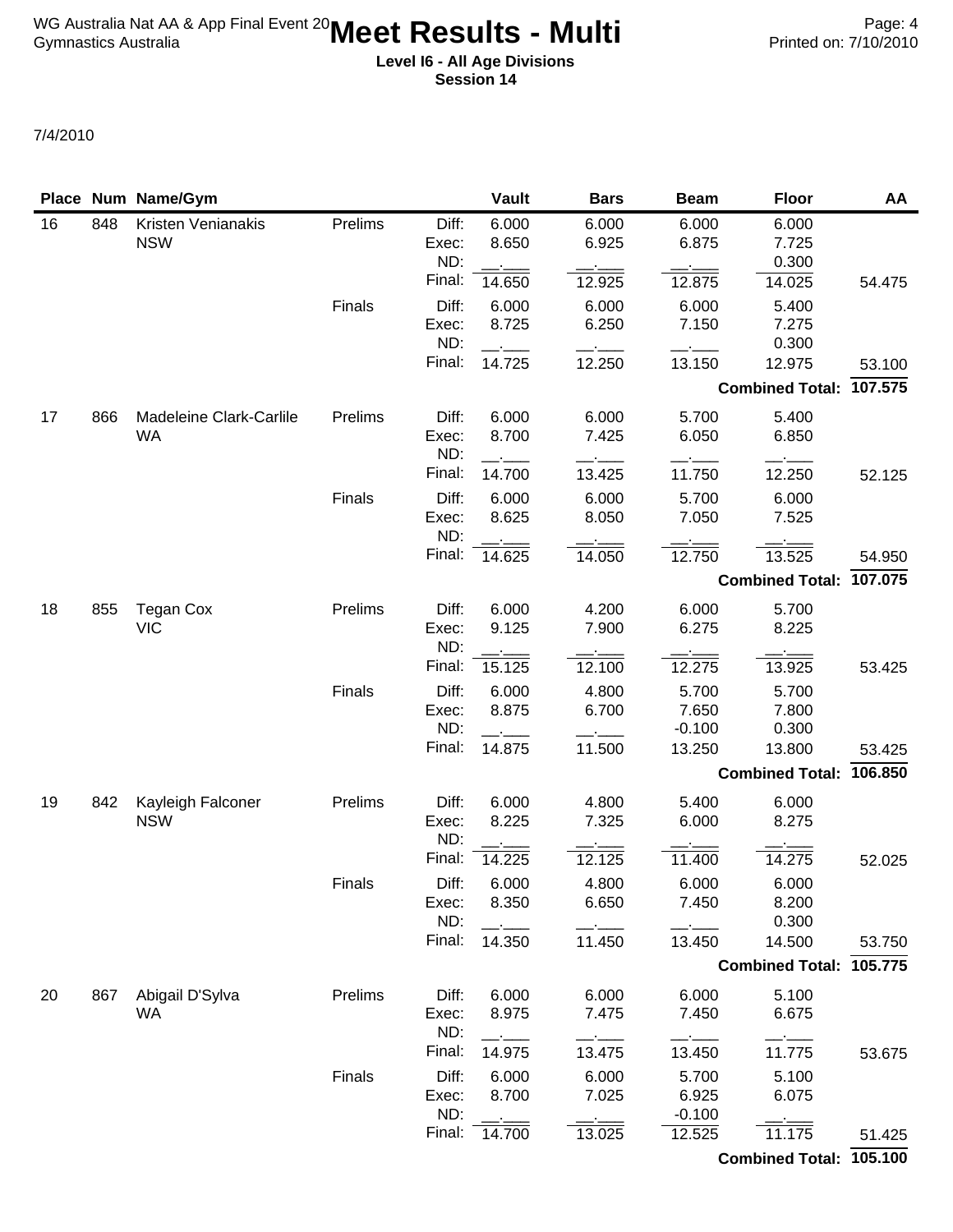|     |     | Place Num Name/Gym                  |         |                       | <b>Vault</b>   | <b>Bars</b>    | <b>Beam</b>        | <b>Floor</b>            | AA      |
|-----|-----|-------------------------------------|---------|-----------------------|----------------|----------------|--------------------|-------------------------|---------|
| 21  | 865 | <b>Brooke Callcott</b><br><b>WA</b> | Prelims | Diff:<br>Exec:        | 6.000<br>8.625 | 6.000<br>7.975 | 6.000<br>4.950     | 4.500<br>6.625          |         |
|     |     |                                     |         | ND:<br>Final:         | 14.625         | 13.975         | 10.950             | 11.125                  | 50.675  |
|     |     |                                     |         |                       |                |                |                    |                         |         |
|     |     |                                     | Finals  | Diff:<br>Exec:<br>ND: | 6.000<br>8.825 | 6.000<br>7.850 | 6.000<br>7.200     | 4.800<br>7.650          |         |
|     |     |                                     |         | Final:                | 14.825         | 13.850         | 13.200             | 12.450                  | 54.325  |
|     |     |                                     |         |                       |                |                |                    | <b>Combined Total:</b>  | 105.000 |
| 22T | 860 | Natasha Kazmierczak                 | Prelims | Diff:                 | 6.000          | 6.000          | 5.400              | 5.100                   |         |
|     |     | <b>VIC</b>                          |         | Exec:<br>ND:          | 8.075          | 5.925          | 7.525              | 7.750                   |         |
|     |     |                                     |         | Final:                | 14.075         | 11.925         | 12.925             | 12.850                  | 51.775  |
|     |     |                                     | Finals  | Diff:                 | 6.000          | 6.000          | 5.400              | 5.400                   |         |
|     |     |                                     |         | Exec:<br>ND:          | 8.100          | 6.450          | 7.750<br>$-0.100$  | 7.825                   |         |
|     |     |                                     |         | Final:                | 14.100         | 12.450         | 13.050             | 13.225                  | 52.825  |
|     |     |                                     |         |                       |                |                |                    | <b>Combined Total:</b>  | 104.600 |
| 22T | 849 | Johanna Volos                       | Prelims | Diff:                 | 6.000          | 5.400          | 5.100              | 6.000                   |         |
|     |     | <b>NSW</b>                          |         | Exec:<br>ND:          | 8.700          | 5.475          | 6.375              | 7.875                   |         |
|     |     |                                     |         | Final:                | 14.700         | 10.875         | 11.475             | 13.875                  | 50.925  |
|     |     |                                     | Finals  | Diff:                 | 6.000          | 6.000          | 5.700              | 6.000                   |         |
|     |     |                                     |         | Exec:<br>ND:          | 8.725          | 6.050          | 6.875              | 8.025<br>0.300          |         |
|     |     |                                     |         | Final:                | 14.725         | 12.050         | 12.575             | 14.325                  | 53.675  |
|     |     |                                     |         |                       |                |                |                    | <b>Combined Total:</b>  | 104.600 |
| 24  | 871 | Danielle Tyack                      | Prelims | Diff:                 | 6.000          | 6.000          | 5.700              | 6.000                   |         |
|     |     | <b>WA</b>                           |         | Exec:<br>ND:          | 8.550          | 7.700          | 6.100              | 7.600                   |         |
|     |     |                                     |         | Final:                | 14.550         | 13.700         | 11.800             | 13.600                  | 53.650  |
|     |     |                                     | Finals  | Diff:                 | 6.000          | 6.000          | 6.000              | 4.800                   |         |
|     |     |                                     |         | Exec:                 | 8.600          | 5.675          | 6.600              | 7.350                   |         |
|     |     |                                     |         | ND:<br>Final:         | 14.600         | 11.675         | $-0.100$<br>12.500 | 12.150                  | 50.925  |
|     |     |                                     |         |                       |                |                |                    | <b>Combined Total:</b>  | 104.575 |
|     |     |                                     |         |                       |                |                |                    |                         |         |
| 25  | 843 | Abby Katen<br><b>NSW</b>            | Prelims | Diff:<br>Exec:<br>ND: | 6.000<br>8.650 | 6.000<br>7.050 | 5.400<br>6.450     | 5.100<br>7.300          |         |
|     |     |                                     |         | Final:                | 14.650         | 13.050         | 11.850             | 12.400                  | 51.950  |
|     |     |                                     | Finals  | Diff:                 | 6.000          | 6.000          | 6.000              | 4.800                   |         |
|     |     |                                     |         | Exec:                 | 8.700          | 6.175          | 6.450              | 6.375                   |         |
|     |     |                                     |         | ND:                   |                |                | $-0.100$           |                         |         |
|     |     |                                     |         | Final:                | 14.700         | 12.175         | 12.350             | 11.175                  | 50.400  |
|     |     |                                     |         |                       |                |                |                    | Combined Total: 102.350 |         |